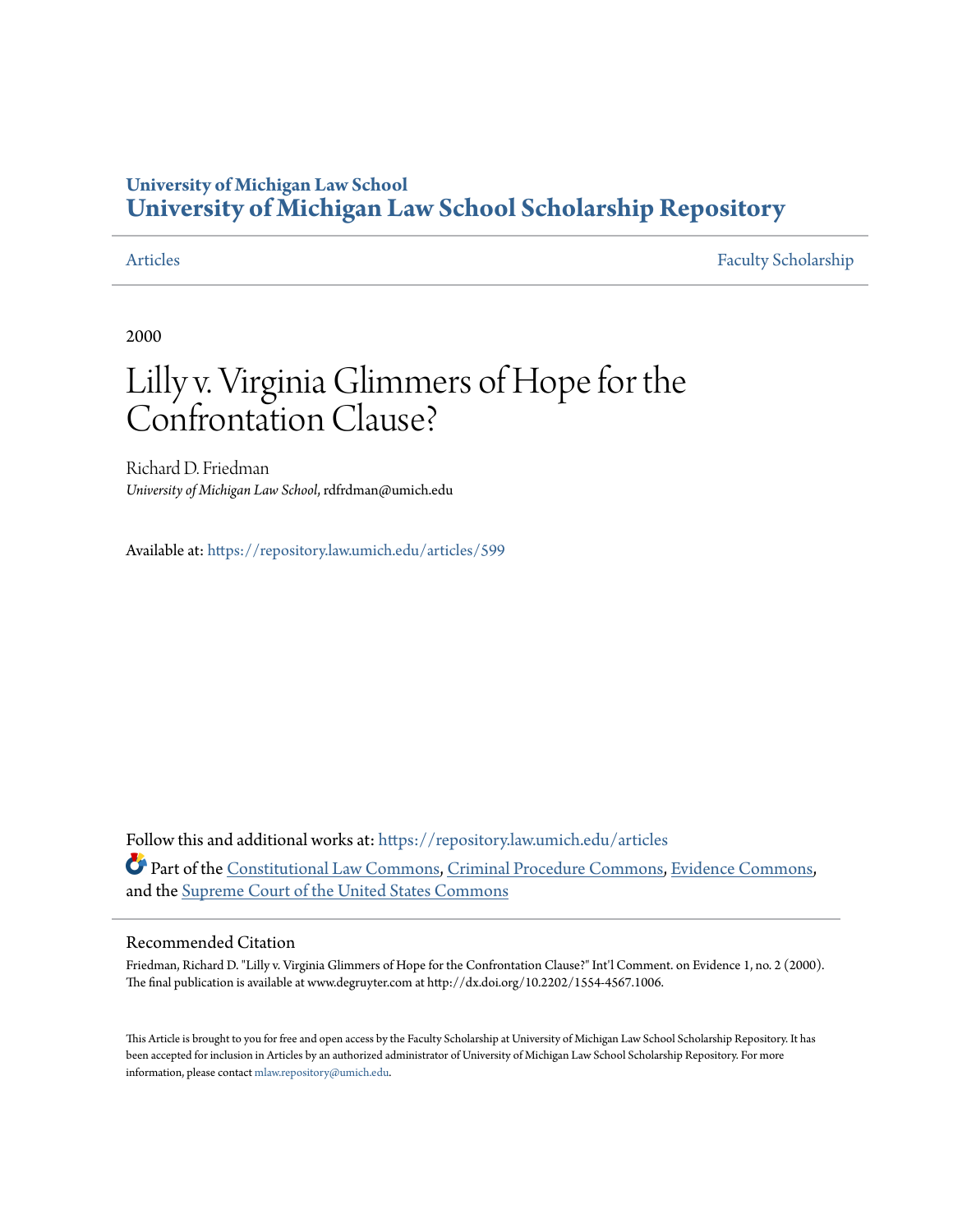# *International Commentary on Evidence*

| <i>Volume</i> 1, <i>Issue</i> 2             | 2000 | <i>Article</i> 6 |
|---------------------------------------------|------|------------------|
| A GENERAL COLLECTION OF WORKS PRIOR TO 2004 |      |                  |

# Lilly v. Virginia Glimmers of Hope for the Confrontation Clause?

**Richard D. Friedman,** *University of Michigan Law School*

**Recommended Citation:**

Friedman, Richard D. (2000) "Lilly v. Virginia Glimmers of Hope for the Confrontation Clause?," *International Commentary on Evidence*: Vol. 1 : Iss. 2, Article 6. **DOI:** 10.2202/1554-4567.1006

©2000 by the authors. All rights reserved.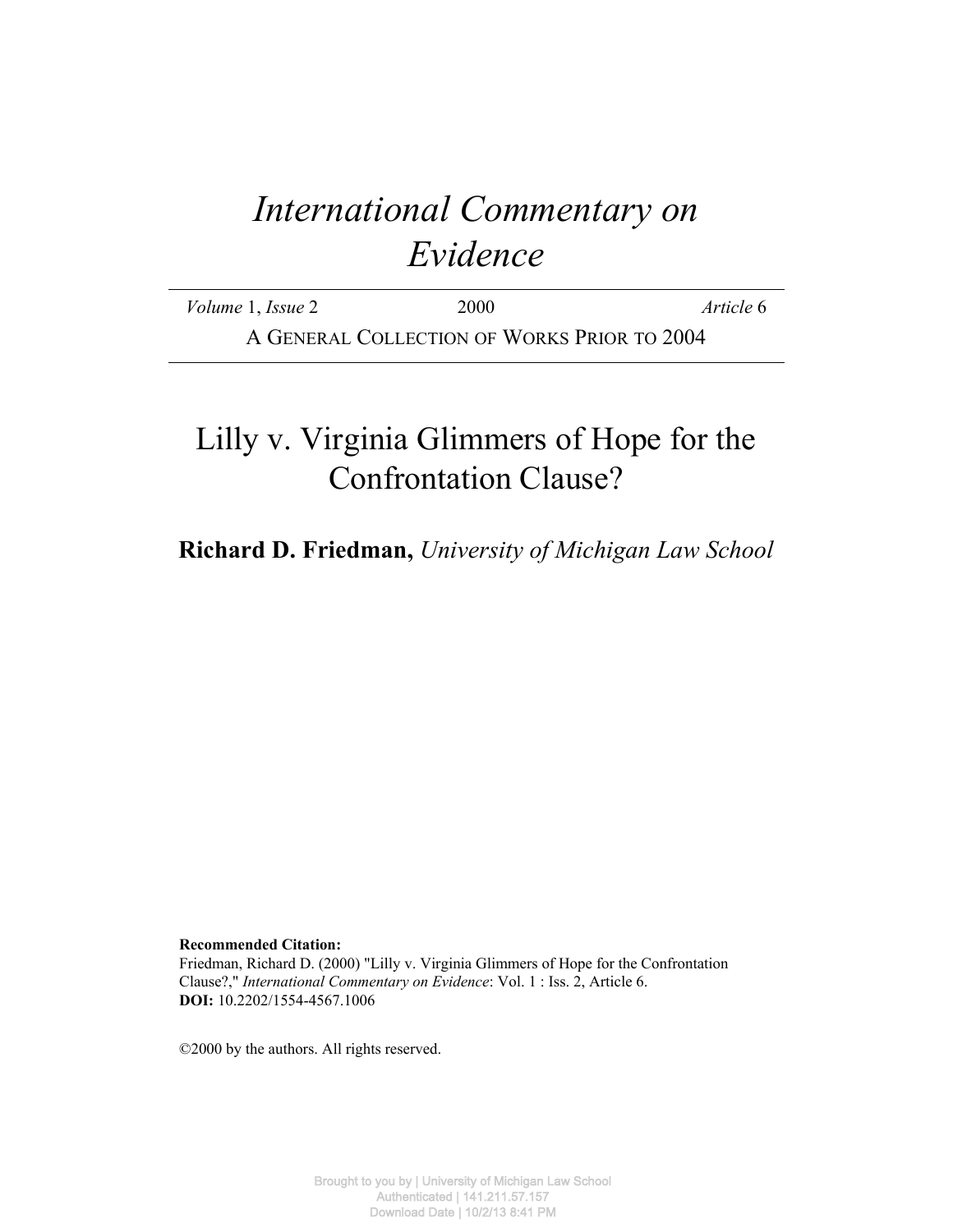In 1662, in *The Case of Thomas Tong and Others*, [1] which involved charges of treason against several defendants, the judges of the King's Bench conferred on a crucial set of points of procedure. As reported by one of the judges, Sir John Kelyng, the judges agreed unanimously that a pretrial confession made to the authorities was evidence against the Party himself who made the Confession, and indeed, if adequately proved could support a conviction of that party without additional witnesses to the treason itself. But -- again unanimously, and quite definitively -- the judges also agreed that the confession cannot be made use of as evidence against any others whom on his Examination he confessed to be in the Treason. [2]

In 1791, the United States of America amended its new Constitution to provide, also in rather simple terms, that in all criminal prosecutions, the accused shall enjoy the right  $\dots$  to be confronted with the witnesses against him. [3] In 1999, the United States Supreme Court faced another capital case, this one for murder, in *Lilly v. Virginia*. [4] The critical evidence in *Lilly* was an accomplice's pretrial confession to the authorities: [5] One Mark Lilly had given a statement to the police in which he identified his brother Benjamin, the defendant, as the triggerman in the murder, which was part of a crime spree in which both brothers and a third man had participated. Although Mark did not testify at Benjamin's trial, the trial court admitted his pretrial statement, and Benjamin was convicted. The Virginia Supreme Court upheld the conviction. The United States Supreme Court was split on admissibility of Mark's statement. Four Justices B the Chief Justice joined by Justices O'Connor and Kennedy and, in substantial part, by Justice Thomas B were not satisfied that the Virginia courts had acted properly in allowing Mark's statement into evidence, but were also not sure that those courts had violated Benjamin's confrontation right. They would have remanded the case to the Virginia courts for a more detailed analysis of the facts. [6] Five Justices, however, concluded that admitting the confession violated Benjamin's rights. A plurality of four, in an opinion by Justice Stevens, reached this result only after an extensive analysis, in accordance with prevailing confrontation doctrine, of the reliability of the statement. One of the four, Justice Breyer, raised serious doubts about that doctrine, however, and emphasized that the door was open for a much different approach to confrontation. Only Justice Scalia, who had joined an earlier attempt by Justice Thomas to reconceptualize confrontation theory, saw the case in simple, *Tong*-like terms, characterizing the admission of Mark's statement in a one-paragraph opinion as a paradigmatic Confrontation Clause violation." [7]

This is not, in my view, a happy story of the progress of human liberty over the last three and a half centuries. I believe the *Tong* court had a clearer conception of what the confrontation right means – and meant even then, long before the Sixth Amendment to the Constitution expressed it – than does most of the current Court. The right, one of the great glories of the Anglo-American system of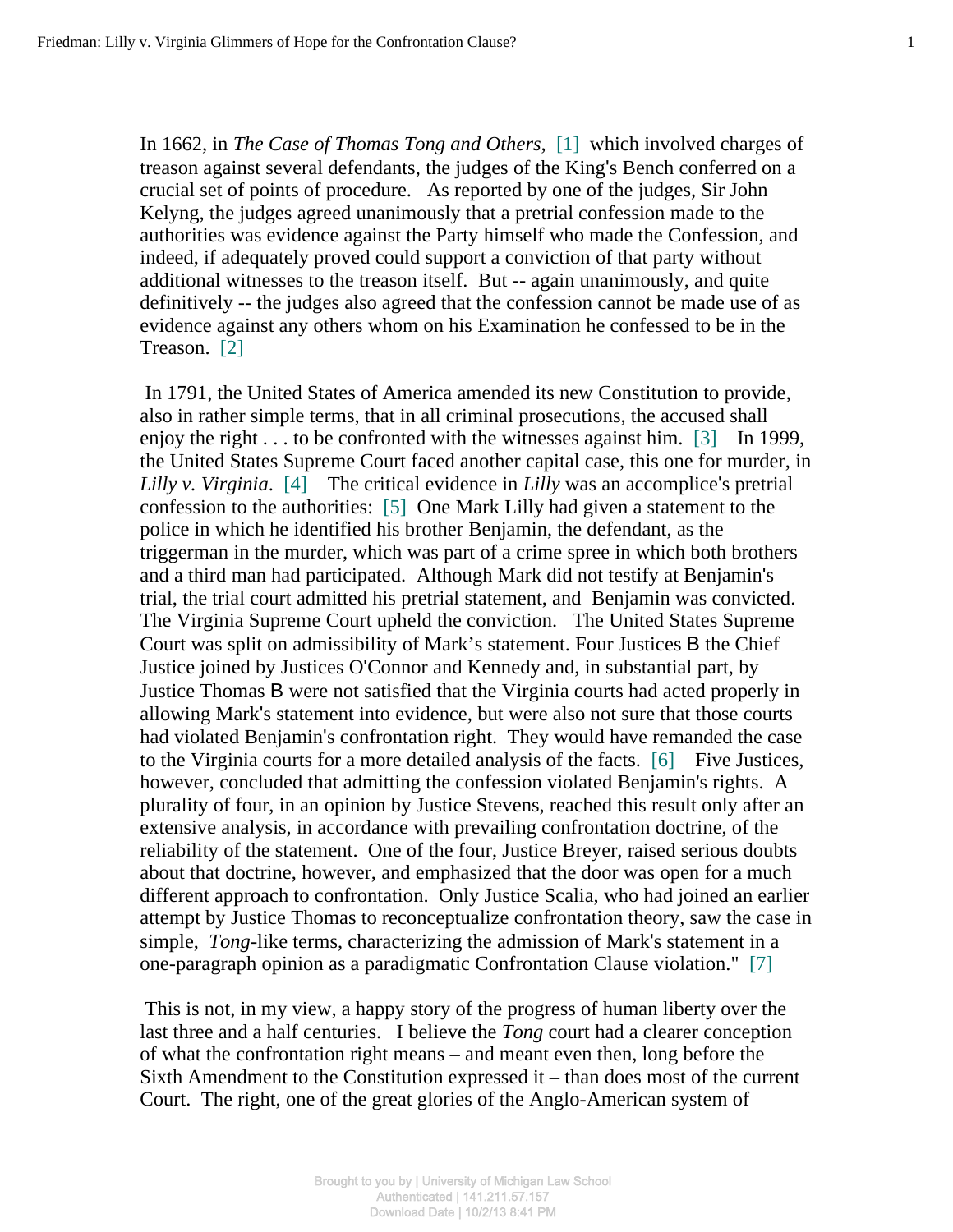adjudication, expresses the conditions under which testimonial statements must be given if they are to be acceptable proof against a criminal defendant. Recent Supreme Court doctrine has so deeply enshrouded the right in the mysteries of hearsay law that it has been all but lost. But *Lilly* also gives reason for hope, for Justices Scalia, Breyer, and Thomas have indicated that they are willing to think anew about what the confrontation right means and how it should be applied. [8]

In the first portion of this brief essay I will discuss *Lilly* against the backdrop of prevailing confrontation doctrine. I will focus on the opinions of Justices Stevens and Chief Justice Rehnquist, which purported to apply this doctrine, and I will argue that it is inadequate. In the second part of the essay, I will argue that the opinions of Justices Breyer and Scalia point the way to a sounder conception of the confrontation right: *Lilly* was as clear-cut as Justice Scalia made it seem, [9] as becomes apparent under the type of approach for which Justice Breyer indicated sympathy. My own preference for such an approach will not surprise anyone familiar with the *amicus* brief, cited by Justice Breyer, that two co-authors and I submitted on behalf of the American Civil Liberties Union.

#### **I.**

Under prevailing doctrine, the key question applying the Confrontation Clause to an out-of-court statements is whether the statement is reliable. [10] Following *Ohio v. Roberts* [11], the courts first must determine whether the statement fits within a firmly rooted hearsay exception and, if it does not, whether there are sufficient particularized guarantees of trustworthiness to warrant admissibility notwithstanding the lack of confrontation.

In affirming Benjamin Lilly's conviction, the Virginia Supreme Court held that Mark's statements fit within the Commonwealth's hearsay exception for statements made against the penal interest of the declarant. Federal Rule of Evidence 804(b)(3) includes an exception for some declarations against penal interest, as does the evidentiary law of most states. Nevertheless, in the two lead opinions in the United States Supreme Court, Justice Stevens and the Chief Justice each repeated the Court's pronouncement in *Lee v. Illinois* that the simple categorization of a statement as a 'declaration against penal interest' . . . defines too large a class for meaningful Confrontation Clause analysis. [12] As in *Lee*, that statement is a remarkable confession of difficulty. *Roberts* had said that the reliability requirement could be satisfied without more if a statement fits within a firmly rooted hearsay exception. The *Lee* statement appears to say, in essence, that even if most American jurisdictions articulate an exception in concise terms – as is true with respect to the exception for statements against penal interest and all the other exceptions listed in Federal Rules of Evidence 803 and 804 – the Court might decide to dissect the exception, deeming the *Roberts* reliability requirement to be satisfied "without more" by some, but not all, sub-categories of statements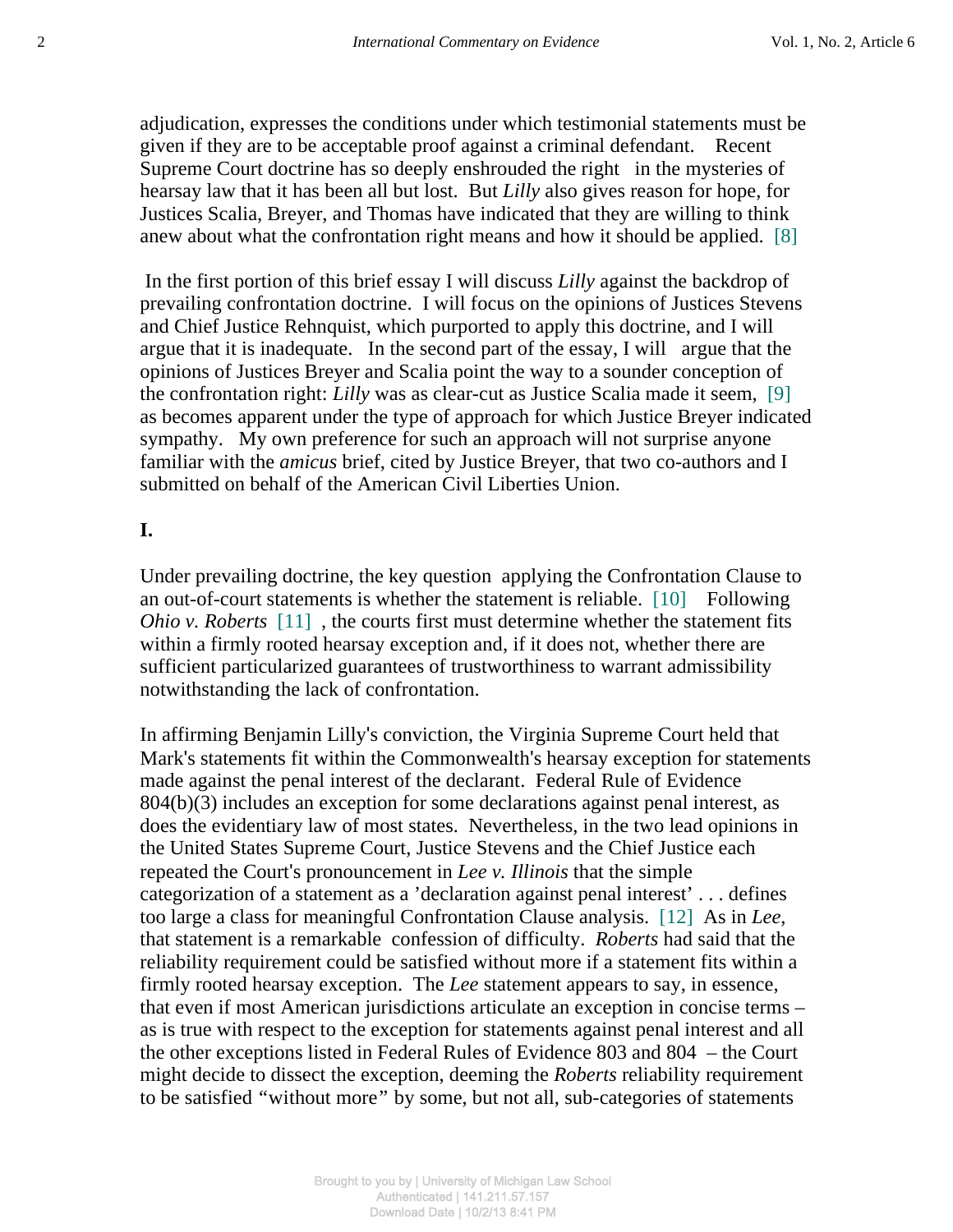that some courts have deemed to be within the exception. Though *Roberts* aimed at simplifying the law, its rubric thus ultimately requires the courts to resolve two difficult questions as a matter of federal constitutional law: Within what bounds, if any, should the given exception be considered firmly rooted? Do the particular statements at issue fit within those bounds?

Chief Justice Rehnquist focused on the second of these issues. He believed that the portions of Mark's statements against his penal interest were so far removed in time and place from the statements pointing to Benjamin as the triggerman that the latter simply could not be considered as declarations against penal interest for Confrontation Clause purposes. Thus, he concluded that there was no need for the Court to make a categorical pronouncement denying the possibility that some statements that inculpate both the declarant and the defendant might be considered to be within a firmly rooted exception. [13] On behalf of the plurality, however, Justice Stevens did make such a pronouncement, for he focused on the first of the questions. After a long exegesis on the exception for statements against penal interest, he declared that accomplices' confessions that inculpate a criminal defendant are not within a firmly rooted exception to the rule against hearsay as that concept has been defined in our Confrontation Clause jurisprudence. [14]

That was not the end of the matter, however. Under prevailing doctrine, the statements might still have satisfied the reliability requirement of *Roberts* if they were supported by sufficient particularized guarantees of trustworthiness. In applying state hearsay law, the Virginia Supreme Court concluded that the statements were reliable in the context of the facts and circumstances under which [they were] given. [15] The plurality in the Supreme Court, however, refused B over the protest of the Rehnquist group B to hold that appellate courts should defer to lower courts' determinations regarding whether a hearsay statement has particularized guarantees of trustworthiness. [16] Though they recognized that the matter was a fact-intensive one, they believed that independent review was necessary to clarify and control application of the principles underlying the constitutional protection. [17] Justice Stevens therefore embarked on a factintensive review to determine whether Mark Lilly's statements were supported by sufficient particularized guarantees of trustworthiness, and he concluded that they were not.

In accordance with *Idaho v. Wright,* the plurality confined its inquiry concerning indicia of the statements' reliability to those that indicated their inherent reliability. [18] Inherent reliability sounds like a rather metaphysical standard, but it is clearly meant to prevent the courts from using corroborative evidence to support conclusions about reliability B despite the fact, well articulated by Justice Kennedy in dissent in *Wright*, that it is a matter of common sense for most people that one of the best ways to determine whether what someone says is trustworthy is to see if it is corroborated by other evidence. [19] In that light, the Court's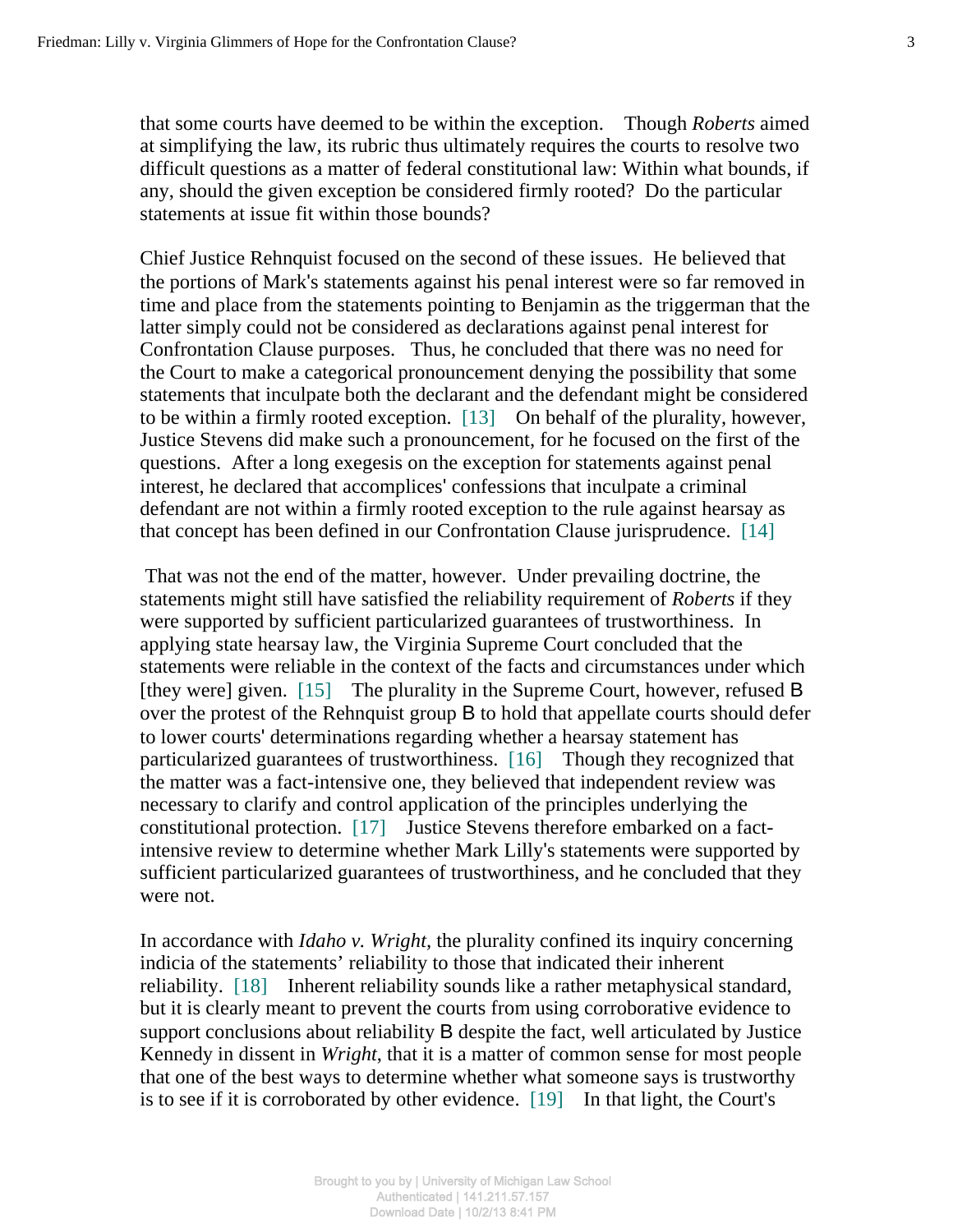reason for excluding corroboration from the inquiry must remain, to some extent, a matter of speculation. Two partial explanations seem fairly plausible: First, if courts could rely on corroboration, the test would essentially be whether the court believed the statement, which in many cases would be essentially whether the court believes the defendant to be guilty. Second, requiring courts to base their conclusions on corroborative evidence would make the inquiry even more intensely fact-dependent. [20]

Under the *Roberts* rubric, then, *Lilly* was a rather difficult case. First, the Court had to compare the statements at issue to a hearsay exception, deciding whether the statements fit within whatever portion of the exception the Court would deem to be firmly rooted for purposes of the Confrontation Clause. Once the plurality [21] and the Chief Justice's group concluded that the statements did not fit such a category, [22] , they had to determine whether the statement was supported by sufficient particularized guarantees of trustworthiness to overcome the lack of confrontation B but in making that judgment, they were precluded from relying on a source of information, corroborative evidence, to which one would normally look in assessing trustworthiness.

The difficulty, in my opinion, is that the Court has perceived the confrontation right as primarily a means of guaranteeing the trustworthiness of evidence. It is difficult to make any useful generalizations about trustworthiness because it depends so much on the facts of the particular case. The Court has, accordingly, been caught between two alternatives: first, relying on the common exceptions to the rule against hearsay for broad generalizations about trustworthiness that are not particularly useful or at least not particularly dependable, and, second, deciding each case on its facts. Neither technique is satisfactory in itself, and the Court has chosen to use each to some extent. [23] The result is that, in addition to other problems, Confrontation Clause jurisprudence becomes quite complex. [24]

## **II.**

Should *Lilly* have been so difficult? Justice Scalia's brief opinion suggests that it should not have been, and that both Justice Stevens and Chief Justice Rehnquist overlooked some basic principle that should have made the case easy:

During a custodial interrogation, Mark Lilly told police officers that petitioner committed the charged murder. The prosecution introduced a tape recording of these statements at trial without making Mark available for cross-examination. In my view, that is a paradigmatic Confrontation Clause violation. . . . Since the violation is clear, the case need be remanded only for a harmless-error determination. [25]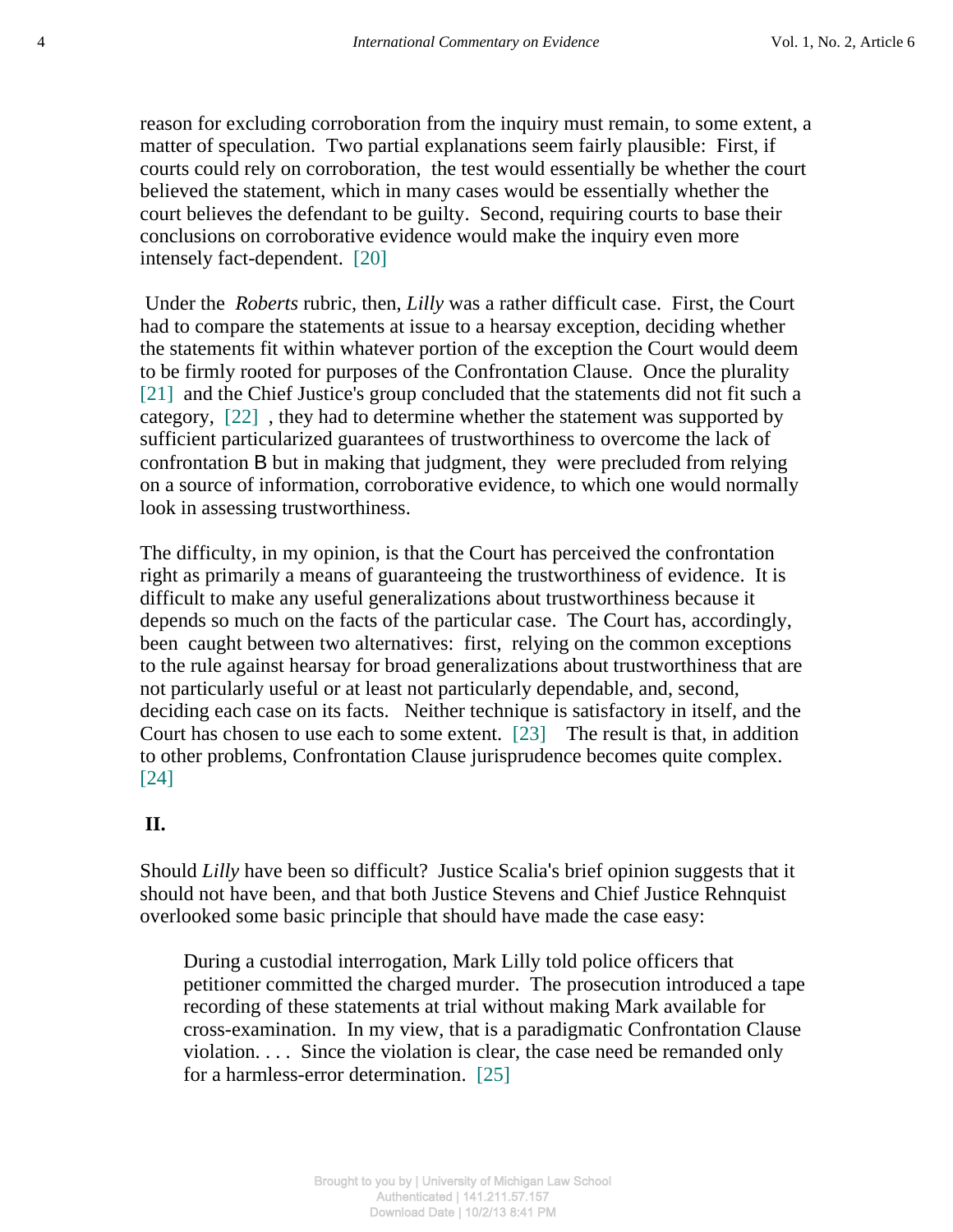Justice Scalia did not attempt to articulate a guiding principle, however. Ironically, though Justice Stevens' opinion adhered to the reliability-based orthodoxy and refused to speak in categorical terms, it did point towards glimmerings of such a principle:

It is highly unlikely that the presumptive unreliability that attaches to accomplices' confessions that shift or spread blame can be effectively rebutted when the statements are given under conditions that implicate the core concerns of the old *ex parte* affidavit practice B that is, when the government is involved in the statements' production, and when the statements describe past events and have not been subjected to adversarial testing. [26]

Although he joined the plurality opinion, Justice Breyer wrote separately to suggest that Confrontation Clause jurisprudence might be improved by severing its link to hearsay doctrine and recognizing that the Clause was principally meant to protect the right of an accused to meet his accusers face to face rather than the trustworthiness of evidence.  $[27]$  I agree. And if the full Court accepts this principle, we will have come a long way towards understanding the confrontation right.

The confrontation right expresses the insistence of the Anglo-American system that testimony be given under oath, face-to-face with the adverse party, and, if feasible, in open court. Not all systems require that testimony be given in this manner. In later ancient Greek procedure, for example, witnesses testified in writing. Medieval continental systems took testimony out of the presence of the parties. [28] Indeed, although the open and confrontational style of giving testimony has been characteristic of English trials for more than half a millennium, the accused's right to insist on it was often assaulted until the middle of the seventeenth century. The case of Walter Raleigh is the most notorious prosecution, but not the only one, in which defendants pleaded unsuccessfully that their accusers should be brought face to face with them.

In this light, I think we can see what the Confrontation Clause is all about: It is not a generalized rule against hearsay, subject to exceptions. Rather, it is a structural rule meant to ensure that a witness against an accused testifies only in the manner approved by the common law system B under oath and in the presence of the accused, so that the accused may examine her. The Clause covers not all hearsay declarants, but only witnesses B those who give testimony.

But what does testimony mean? I will postpone an answer briefly by making one preliminary note: An out-of-court statement may be testimonial, even if it is made informally, not under oath. The informality does not make the statement nontestimonial. Rather, it only means that the statement is not *acceptable* testimony.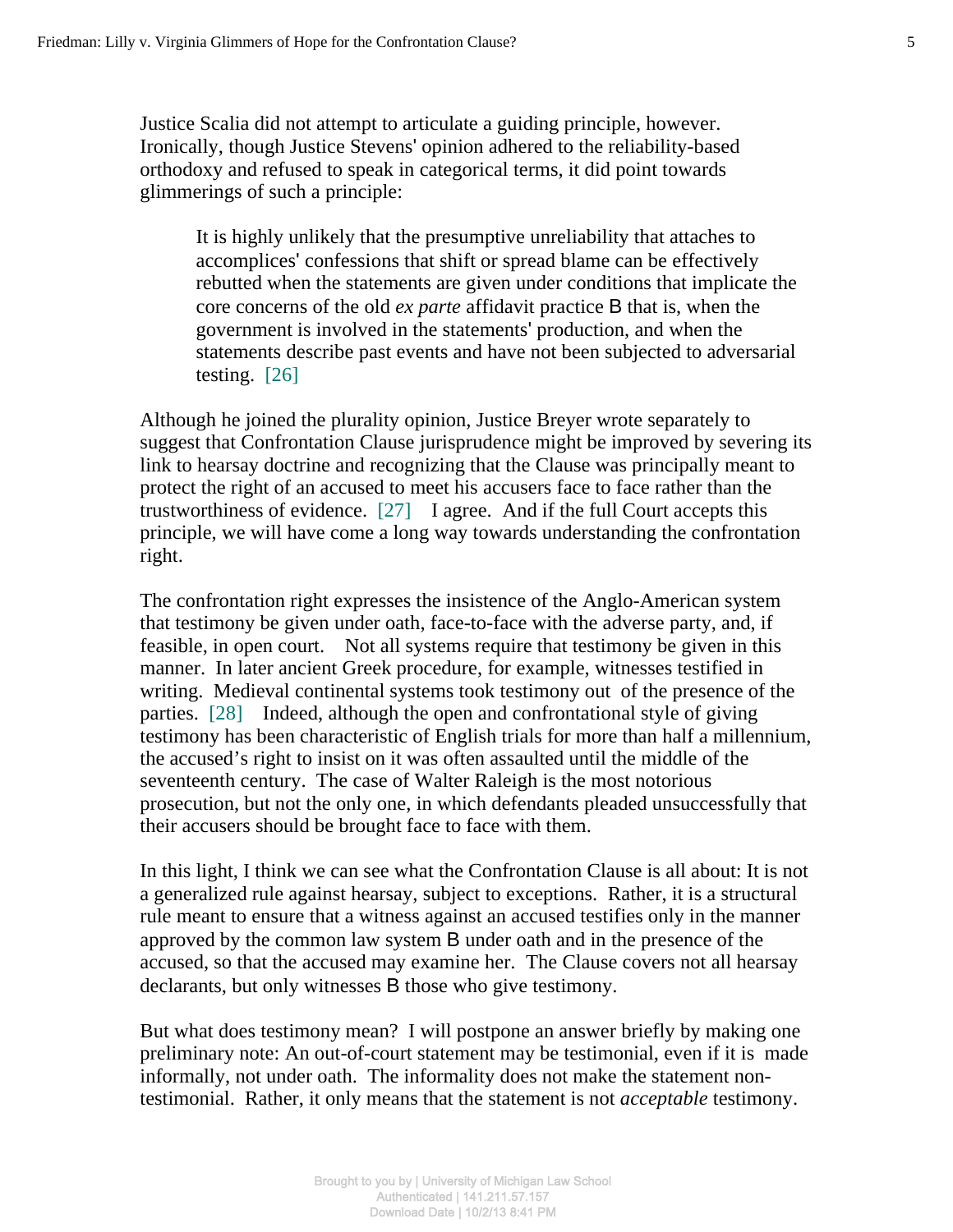The whole point of the Clause is to ensure that testimony be given under appropriate conditions. If a statement is genuinely testimonial, the absence of one of those conditions B for example, the oath B does not mean that the Clause does not apply and therefore that other conditions B particularly cross-examination B need not be satisfied.

 So, what makes a statement genuinely testimonial for analysis of the confrontation right? A precise definition is not easy, but I think the basic idea is this: If the circumstances are such that a reasonable person would realize that the statement will likely be used in investigation or prosecution of a crime, then the statement is testimonial. No matter how informal the context of the statement may be, if the speaker makes it understanding that it will be used against a criminal defendant, she is acting as a witness against the defendant. Any system that admits such a statement thereby tolerates informal means of testimony, which the Confrontation Clause is meant to preclude.

I do not pretend that all cases will be easy under this approach. With respect to some statements made to a private listener, for example, there may be a close question as to whether a reasonable person in the declarant's position would anticipate that the listener would pass the statement on to the police. But a test is not bad simply because it yields hard cases; sometimes the right question leads to a difficult answer. Moreover, this test shows why a case like *Lilly* is not hard. Mark Lilly was speaking directly to the authorities, who he knew were investigating a murder. He also knew that the authorities understood him to be in a position to offer information on the murder B and he did just that by identifying the triggerman. Obviously, he was in a position to understand that this information was of investigative interest to the police and that, *if the system allowed*, his statement could be used at trial. When his statement was admitted at trial, therefore, it meant that Mark Lilly had testified against a criminal defendant by making a statement to the police, neither under oath nor subject to crossexamination. And this the Confrontation Clause clearly prohibits.

The Confrontation Clause should not be viewed as a flabby doctrine applicable to all hearsay but excluding only that portion of it perceived to be trustworthy. Rather, the Clause reflects a narrow but categorical rule: Anyone who testifies against an accused must do so in the way demanded for centuries by the common law system of criminal justice, openly, in the presence of the accused, under oath, and subject to adverse examination. This right is subject to forfeiture. For example, the accused cannot complain about his inability to cross-examine the witness at trial if he has rendered her unable to testify there, say by killing her. [29] But apart from that narrow qualification, the right should be regarded as absolute, still one of the pillars of our system.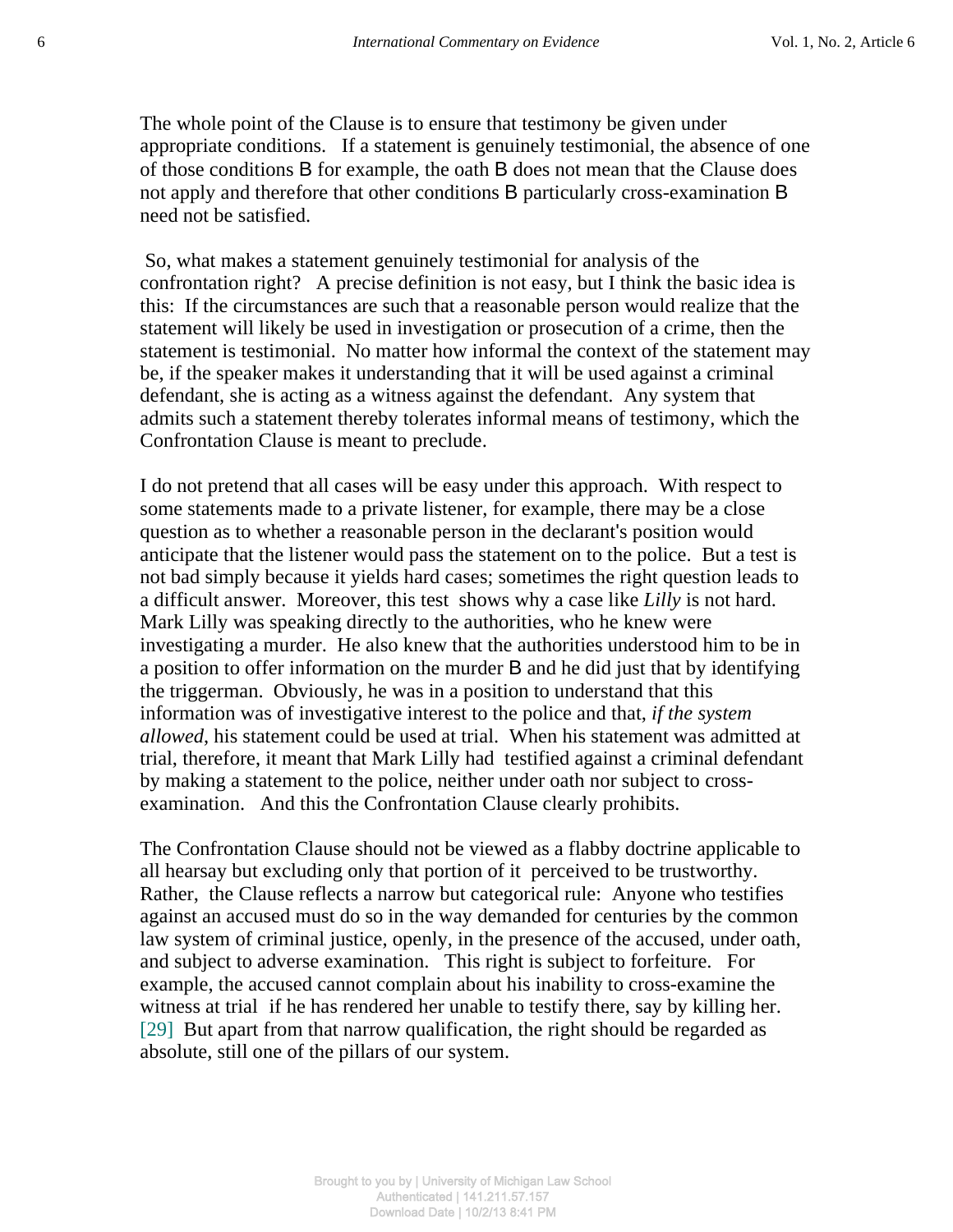### **Endnotes**

\* Ralph W. Aigler Professor of Law, University of Michigan Law School. Many thanks to Craig Callen for numerous valuable suggestions and to Frank Herrmann for steering me straight on medieval procedures.

- [1] 84 Eng. Rep. 1061 (1662).
- [2] 84 Eng. Rep at 1062.
- [3] U.S. Const. amend VI.
- [4] 527 U.S. 116 (1999).
- [5] *Id.* at 121.
- [6] *Id.* at 148 (Rehnquist, C.J., concurring).
- [7] *Id.* at 143. (Scalia, J., concurring).

 [8] *See* Comment, *Confrontation Clause B "Firmly Rooted" Hearsay Exceptions*, 113 HARV. L. Rev., 233, 243-44 (1999) (saying that *Lilly* "should prompt the sort of reevaluation of the Court's hearsay-based Confrontation Clause jurisprudence that Justice Breyer imagined in his concurrence").

[9] *Lilly,* 527 U.S. at 143 (Scalia, J., concurring).

 [10] In some circumstances, the prosecution is also required to show that the declarant is unavailable. In recent cases, the Court has generally minimized the importance of unavailability. In *Lilly*, it put the issue aside by assuming that, because he was asserting the privilege against self-incrimination, Mark Lilly was unavailable. I will make the same assumption. I will also put aside the possibility B because it is not one that the courts addressed B that Mark asserted the privilege because of persuasion or inducement by Benjamin or someone acting in his interests.

[11] 448 U.S. 56 (1980).

[12] *Lilly,* 527 U.S. at 127 (plurality opinion)(quoting Lee v. Illinois, 476 U.S. 530, 544 n.5 (1986);) *id.*. at 145 (Rehnquist, C.J., concurring).

- [13] *Id.* at 146.
- [14] *Id.* at 134 (plurality opinion)..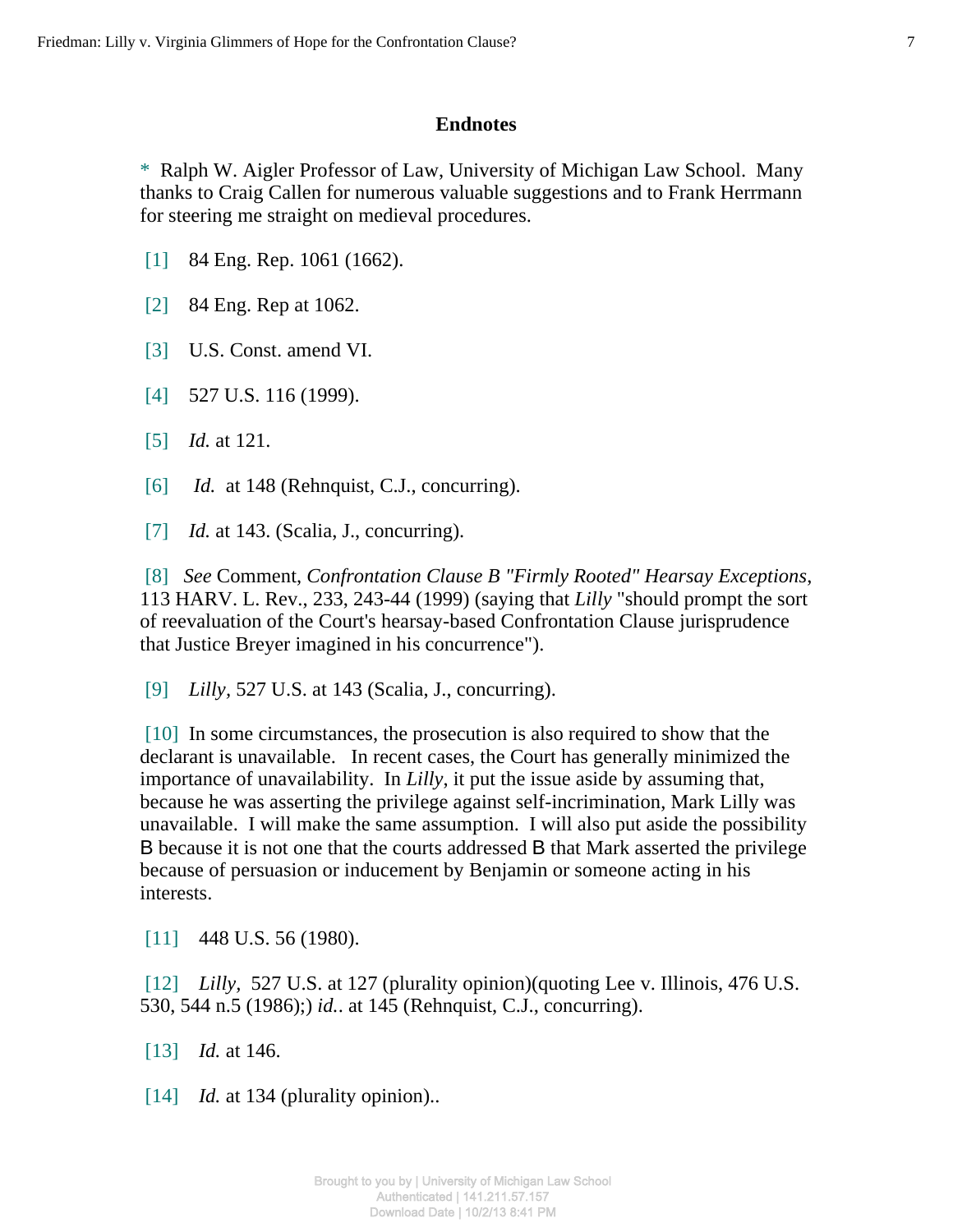[15] 255 Va. 558, 574, 499 S.E.2d 522, 534 (1998). Because the Virginia court had drawn this conclusion in the context of state hearsay law rather than the particularized guarantees test under the Confrontation Clause, four Justices B the Rehnquist group of three, see *Lilly,* 527 U.S. at 148, and apparently also Justice Thomas, *id.* at 148 B would have remanded for a determination under that test. Justice Stevens concluded that a remand was unnecessary. *Id.* at 135 n.6.

- [16] *Lilly,* 527 U.S. at 136.
- **[17]** *Id.*.
- [18] 497 U.S. 805, 822 (1990).
- [19] *Id.* at 828.
- [20] *See* Richard D. Friedman, The Elements of Evidence 326 (2d ed. 1998).
- [21] *Lilly,* 527 U.S. at 134.
- [22] *Id.*. at 145 (Rehnquist, C.J., concurring.).

 [23] For example, in *White v. Illinois*, 502 U.S. 346 (1992), the Court relied on the very dubious psychological generalizations underlying the spontaneous declaration and medical statement exceptions to hold that the Confrontation Clause was not violated. In other cases, including *Lee* and *Idaho v. Wright*, as well as *Lilly,* the justices, having not found the statements to fit within a firmly rooted exception, have engaged in a case-specific determination of trustworthiness.

 [24] For a fuller exploration of the inadequacy of trustworthiness as the touchstone for Confrontation Clause analysis, see Richard D. Friedman, *Confrontation: The Search for Basic Principles*, 86 Georgetown L.J. 1011, 1027- 29 (1998). I also believe that trustworthiness is a poor criterion in general for determining the admissibility of hearsay. *See* Richard D. Friedman, *Truth and Its Rivals in the Law of Hearsay and Confrontation*, 49 Hastings L.J. 545, 552-56 (1998).

 [25] *Lilly*, 527 U.S. at 143 (Scalia, J., concurring in part and concurring in the judgment).

- [26] *Id.* at 137 (plurality opinion).
- [27] *Id.* at 140.